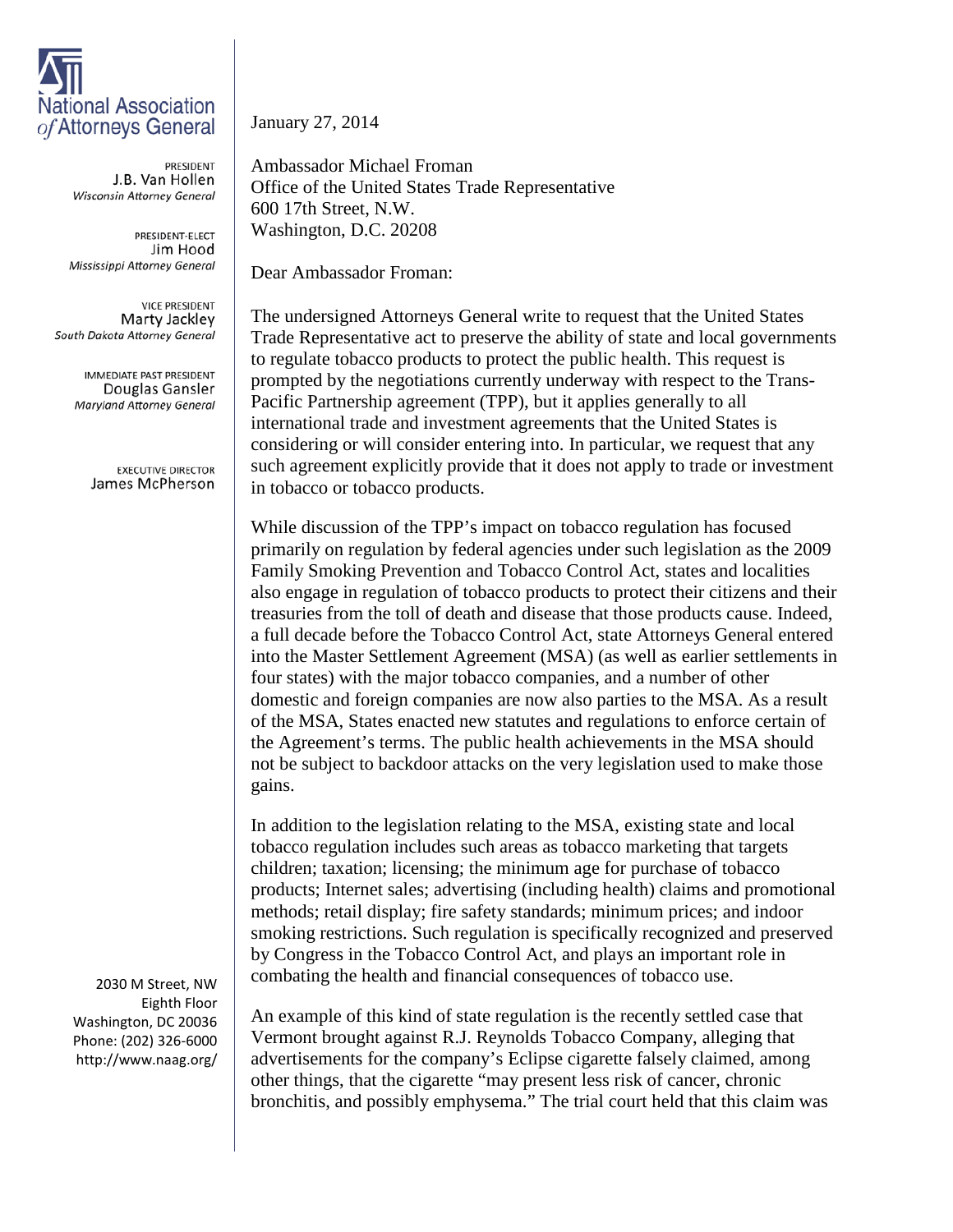## Page 2 of 5 Re: Attorney General TPP Letter to USTR

deceptive because it was not sufficiently supported by competent and reliable scientific evidence, and therefore violated the MSA and the Vermont consumer fraud statute. The Court enjoined any similar future claims. The parties have settled the case, leaving the trial court's judgment and permanent injunction in place.

As the chief legal officers of our states, we are concerned about any development that could jeopardize the states' ability to enforce their laws and regulations relating to tobacco products.

Experience has shown that state and local laws and regulations may be challenged by tobacco companies that aggressively assert claims under bilateral and multilateral trade and investment agreements, either directly under investor-state provisions or indirectly by instigating and supporting actions by countries that are parties to such agreements. Such agreements can enable these tobacco companies to challenge federal, state, and local laws and regulations under standards and in forums that would not be available under United States law.

A recent example of such a challenge is a NAFTA investor arbitration brought by Grand River Enterprises Six Nations Ltd., a Canadian cigarette manufacturer that challenged certain MSArelated laws in 45 states – laws that have been upheld in every challenge to them in a United States court, including several by Grand River itself. The NAFTA challenge was rejected by an arbitration panel, but only after extensive litigation that consumed significant state and federal time and resources to defend. Other examples include Indonesia's successful challenge to the Tobacco Control Act's ban on flavorings as applied to clove cigarettes, and tobacco companies' challenges to cigarette package warnings in Uruguay, Australia, and Thailand. In sum, provisions in agreements that set forth vague standards and that are left to arbitration panels to interpret can undermine public health regulation by reducing the certainty and stability necessary to such regulation.

Unfortunately, the "Elements of Revised TPP Tobacco Proposal" that the Trade Representative announced this past August would not adequately protect state and local regulation from these potential adverse consequences of the current draft TPP agreement. As we understand from publicly available information, the August USTR proposal has two elements: first, an "understanding" that a general exception in the TPP agreement for "matters necessary to protect human life or health" applies to "tobacco health measures," and second, a requirement that there be non-binding consultations between the respective public health officials of the concerned parties before formal consultations are initiated with respect to any challenged measure. The USTR proposal, however, fails to recognize the unique status of tobacco as a harmful product; would not eliminate the need for arbitration to determine whether a measure falls within the exception; and in any event would apparently apply only to the TPP trade provisions and thus would have no impact on investor-state arbitration that the tobacco industry uses as a tool to challenge and stymie legitimate measures that countries (including their federal, state, and local governments) adopt to reduce tobacco use.

Based on the history to date with respect to such challenges to regulatory authority, we believe that the only way to avoid the damage to public health posed by a multilateral agreement like the TPP is to carve tobacco out of the agreement entirely, as the Government of Malaysia and others have proposed. Any "slippery slope" argument against such a carve-out should be rejected. Tobacco is the only product that, when used as intended, causes fatal diseases in many of its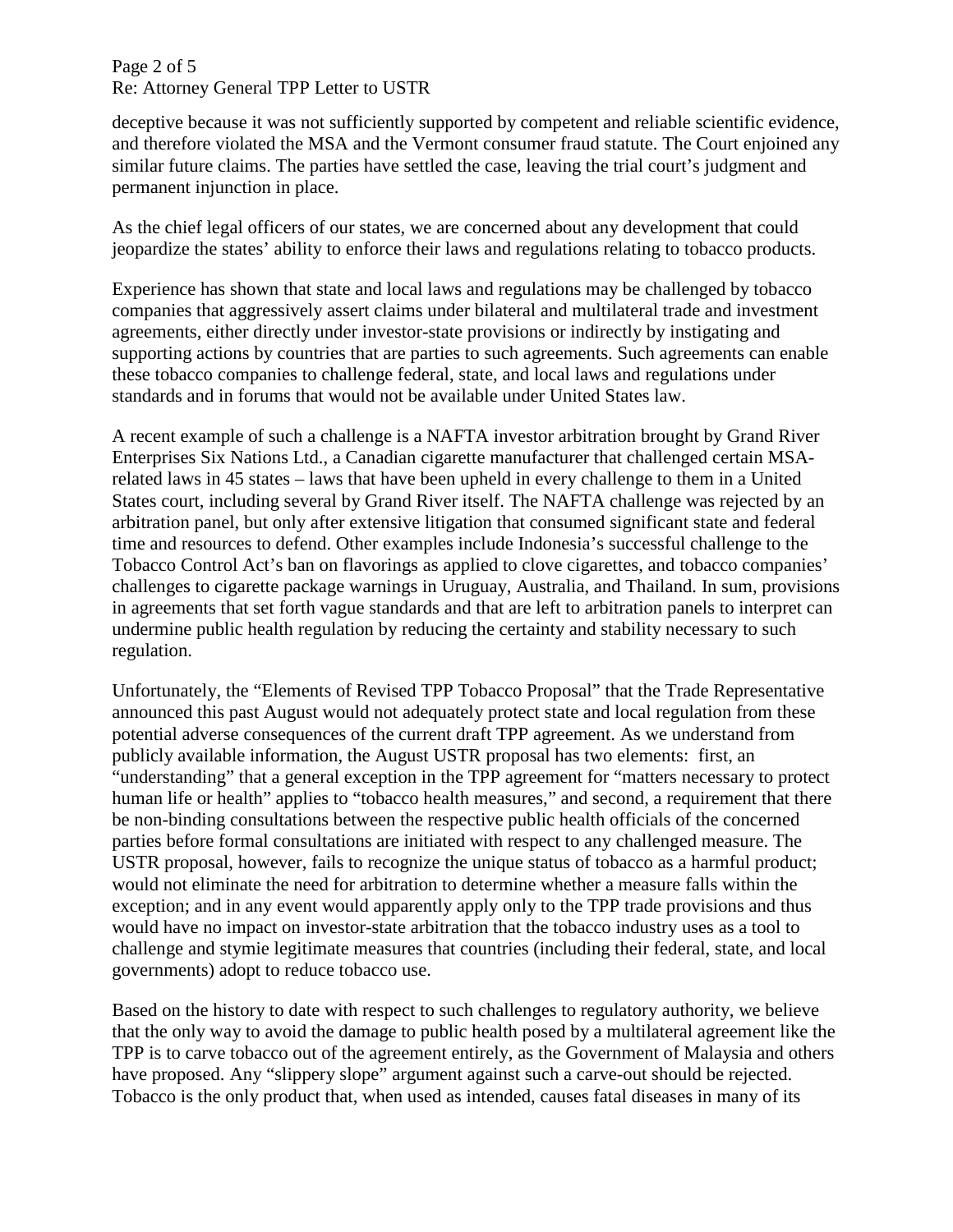Page 3 of 5 Re: Attorney General TPP Letter to USTR

users without providing any nutritional or other health benefits. It kills 440,000 Americans every year and, at present rates, will kill more than one billion people worldwide in this century. There is no policy justification for including tobacco products in agreements that are intended to promote and expand trade and investment generally.

Sincerely,

Lawrence Wasden William H. Sorrell

Luther Strange Michael Geraghty

Alabama Attorney General Alaska Attorney General

 $\sqrt{2m}$ 

Tom Horne Dustin McDaniel

conorde

Kamala Harris (John Suthers)

1≁

Connecticut Attorney General Delaware Attorney General

un lo alla

Irvin Nathan Samuel S. Olens District of Columbia Attorney General Georgia Attorney General

Lenny Rapadas David Louie

William Horrell

Idaho Attorney General Vermont Attorney General

hit wa

Arizona Attorney General Arkansas Attorney General

John W. Suttress

California Attorney General Colorado Attorney General

George Jepsen Joseph R. "Beau" Biden III

5. Olena

Guam Attorney General Hawaii Attorney General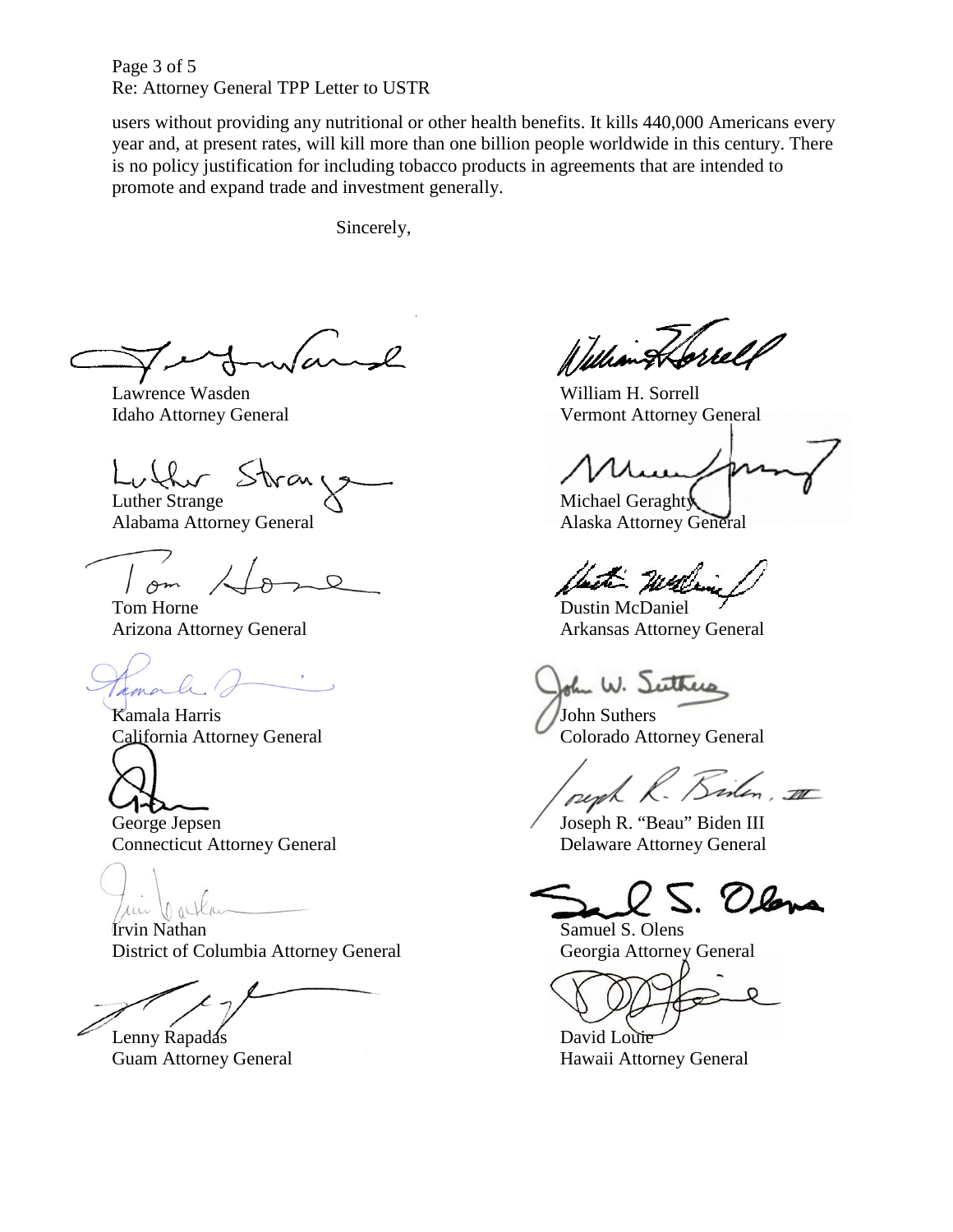Page 4 of 5 Re: Attorney General TPP Letter to USTR

Lisa Madigan **Greg** Zoeller Illinois Attorney General Indiana Attorney General

James "Buddy" Caldwell Janet Mills Louisiana Attorney General Maine Attorney General

huèth Bill Schuette Lori Swanson

Jun that

Jim Hood<br>
Mississippi Attorney General<br>
Missouri Attorney General<br>
Missouri Attorney General Mississippi Attorney General

Timothy Fox  $\bigcup$  Jon Bruning<br>Montana Attorney General Nebraska Att

Adornie / At /

Tatherine Cortez Masto<br>
New Hampshi<br>
New Hampshi

Gary King  $\bigotimes$  Eric T. Schneiderman

New Mexico Attorney General New York Attorney General

 $\leq$  function let

Tom Miller Derek Schmidt Iowa Attorney General Kansas Attorney General

and I mills

Martha Coakley<br>Douglas F. Gansler Martha Coakley<br>Martha Coakley Martha Coakley<br>Massachusetts Attorney General Massachusetts Attorney General Massachusetts Attorney General

Michigan Attorney General Minnesota Attorney General

(runia  $\sigma$ 

Nebraska Attorney General

New Hampshire Attorney General